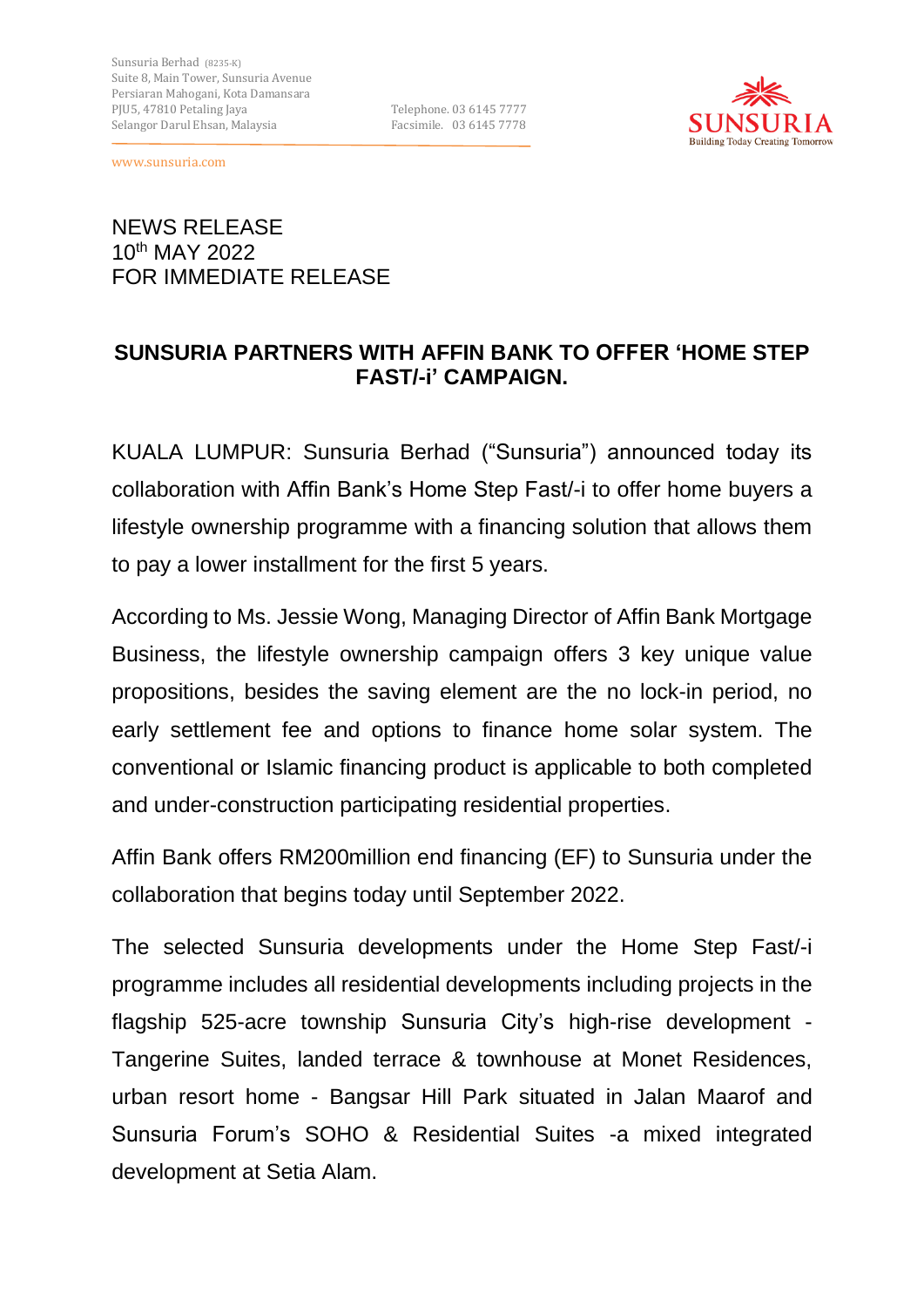1

"As the Group anticipates gradual recovery in domestic economy growth, it is still cautiously optimistic moving forward. The collaboration with Affin Bank's 'Home Step Fast/-i' programme offers lifestyle home ownership to home buyers that are new to the workforce and those who intend to upgrade their property," said Sunsuria Berhad's Chief Operating Office & Head of Property Development Datuk Simon Kwan.

The Sunsuria City township project has an estimated gross development value ("GDV") of RM10 billion, Sunsuria Forum has an estimated GDV of RM1.4 billion, while Bangsar Hill Park has an estimated GDV of RM3.01 billion.

Visit www.sunsuria.com for more information.

END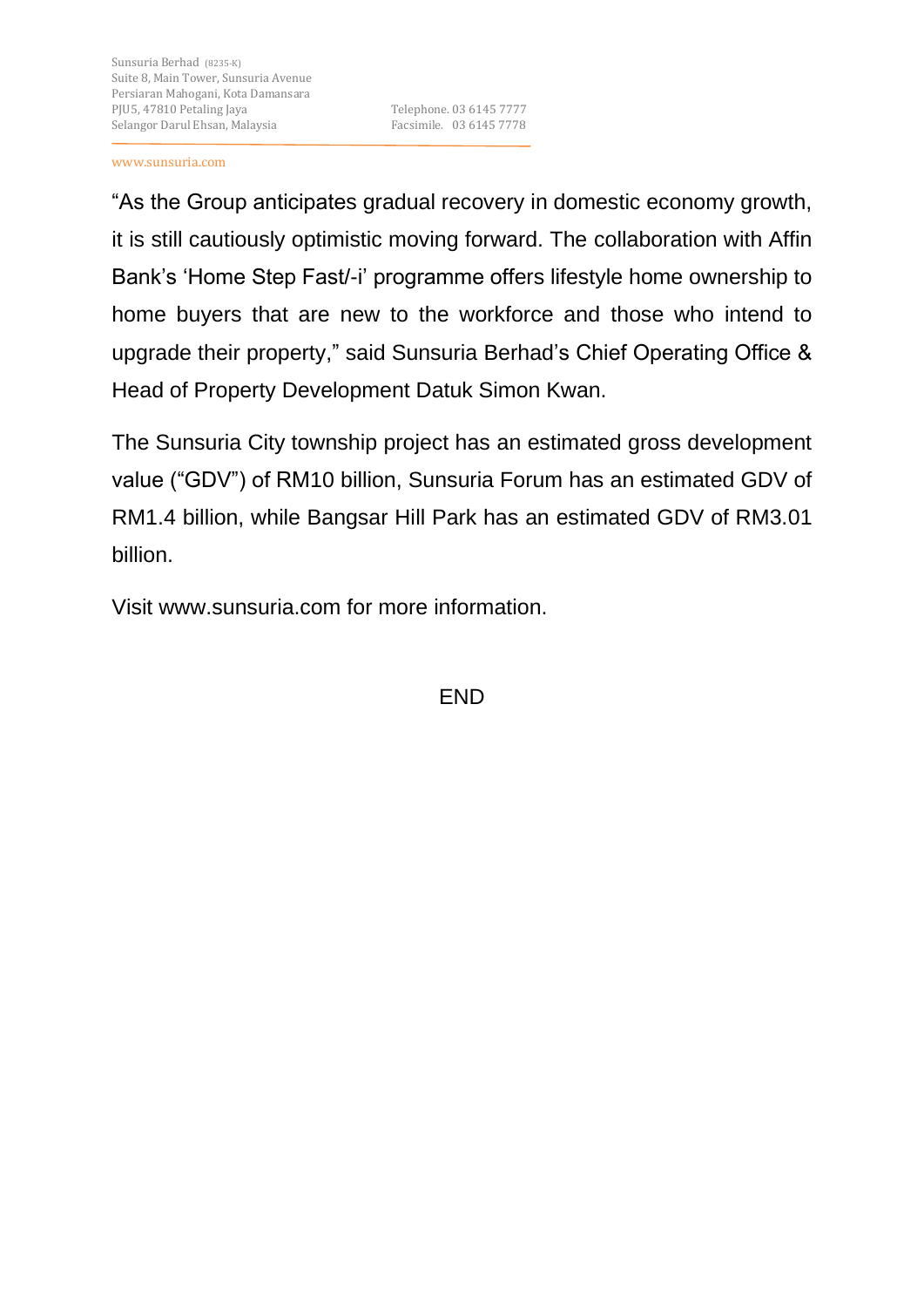1

## **ABOUT SUNSURIA BERHAD**

The roots of Sunsuria Group dates to 1989, when its founder and owner, Tan Sri Datuk Ter Leong Yap, started to develop various residential, commercial, and industrial property projects within Klang Valley. Today, Sunsuria has grown into a multi-faceted and well-established public listed property developer, that has also diversified into construction, landscape & nursery, food & beverages, education, integrated healthcare, retail, investment holding, material handling equipment, and other business complimentary joint ventures.

Sunsuria has embarked on a 525-acre flagship development located at Salak Tinggi, Putrajaya South with the name of "Sunsuria City". The development is designed with the guiding principles of Smart, Livable and Sustainable. It is a freehold integrated township that will become the new international landmark with Xiamen University Malaysia, the first overseas university campus from China.

Sunsuria has been growing from strength to strength, embracing new challenges as we expand our expertise. Being a community-focused, growth and value-oriented developer, Sunsuria places reliability at the core of its operations and will continue to ensure better value creation for its stakeholders, focusing especially on our customers.

Over the years, Sunsuria has gained recognition as among the leading property developers in Malaysia, such as being listed as one of the 15 Malaysian companies in the Forbes Asia's Best Under A Billion (USD) 2020, winning the Best Sustainable Township development for Sunsuria